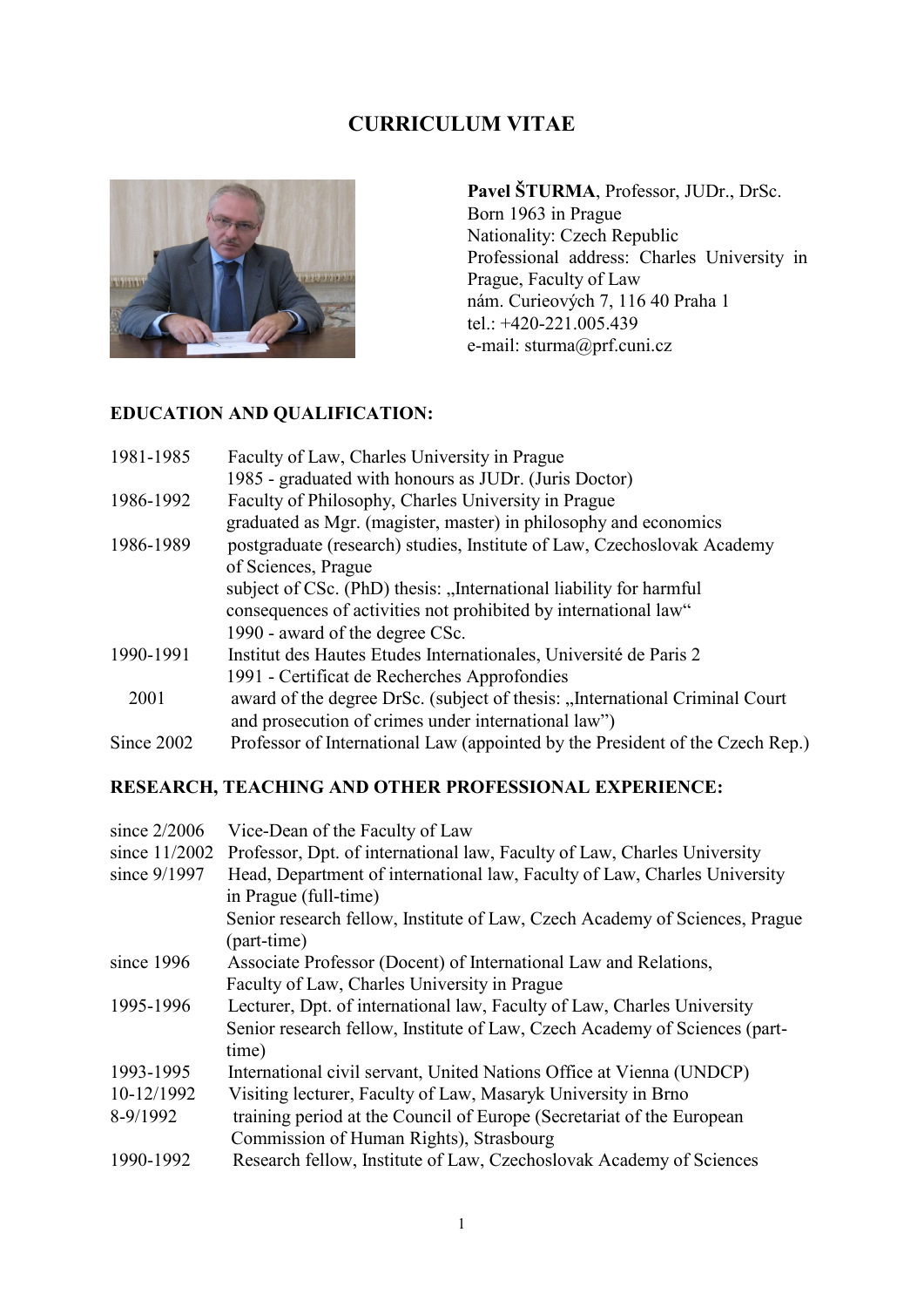Author and/or co-author of 14 books and more than 120 articles and studies in International and European law, published mainly in Czech but also in English and French, both in the Czech Republic and abroad.

## **MEMBERSHIP AND EXERIENCE:**

#### *A. Public legal functions:*

- member of the Permanent Court of Arbitration, The Hague
- member of the Legislative Council of the Government of the Czech Republic (2000-2007)
- member of the Council for Human Rights of the Government of the Czech Republic
- member of the board of external advisers of the Minister of Foreign Affairs (1998-2002)
- member of the EU Network of Independent Experts in Fundamental Rights (2003-2006)

## *B. Participation in important negotiations, representation of the Czech Republic*

- one of the candidates to the judge of the European Court of Human Rights, 1997

- member of the Czech delegation at the Rome Conference on the Establishment of an International Criminal Court, 1998

- member (eventually Head) of the Czech delegation to the Ad hoc Committee on elaboration of a convention against transnational organized crime (Vienna, 1999-2000)

- member of the Governmental expert group for negotiations with the European Commission on effects of certain Decrees of the President Beneš and their compatibility with *acquis communautaire*, 2002

- member of the Czech delegation to the Sixth Committee of the UN General Assembly, New York, 2008, 2009

#### *C. Other professional experience:*

- member of expert group preparing the opinion of the Czech Government to the European Court of Human Rights in case Banković, 2000

- lawyer admitted to the Czech Bar, pleadings before the European Court of Human Rights in case Zehnalová and Zehnal v. Czech Rep., 2002

- expert and/or co-counsel in several arbitrations, incl. ČSOB v. Slovak Republic, HICEE v. Slovak Republic, etc.

#### *D. Visiting professorship and tutorship abroad*

- Summer session of the Institute of International Public Law and International Relations, Thessaloniki, 1999, tutor

- visiting professor, Université de Paris Sud (XI), 2001

- Académie européenne d´été, Grenoble, France 2001, 2003

- lectures, University of Salzburg, Austria, Erasmus-Socrates programme, 2002, 2003, 2008

- lectures, University of Teramo, Italy, International Master programme in International Criminal Law, 2002, 2003, 2007

- visiting professor, Bratislava University of Law, Slovakia, since 2005

- lectures, Summer Course on International Humanitarian Law, Warsaw, 2007

- lectures, 39<sup>th</sup> Summer Session, Institut International des Droits de l'Homme, Strasbourg, 2008

- lectures, University of Siena, Italy, 2008

- Thematic Congress of the International Academy of Comparative Law (Mexico City, 2008), National Rapporteur on the Impact of Uniform Laws on the Protection of Cultural Heritage and the Preservation of Cultural Heritage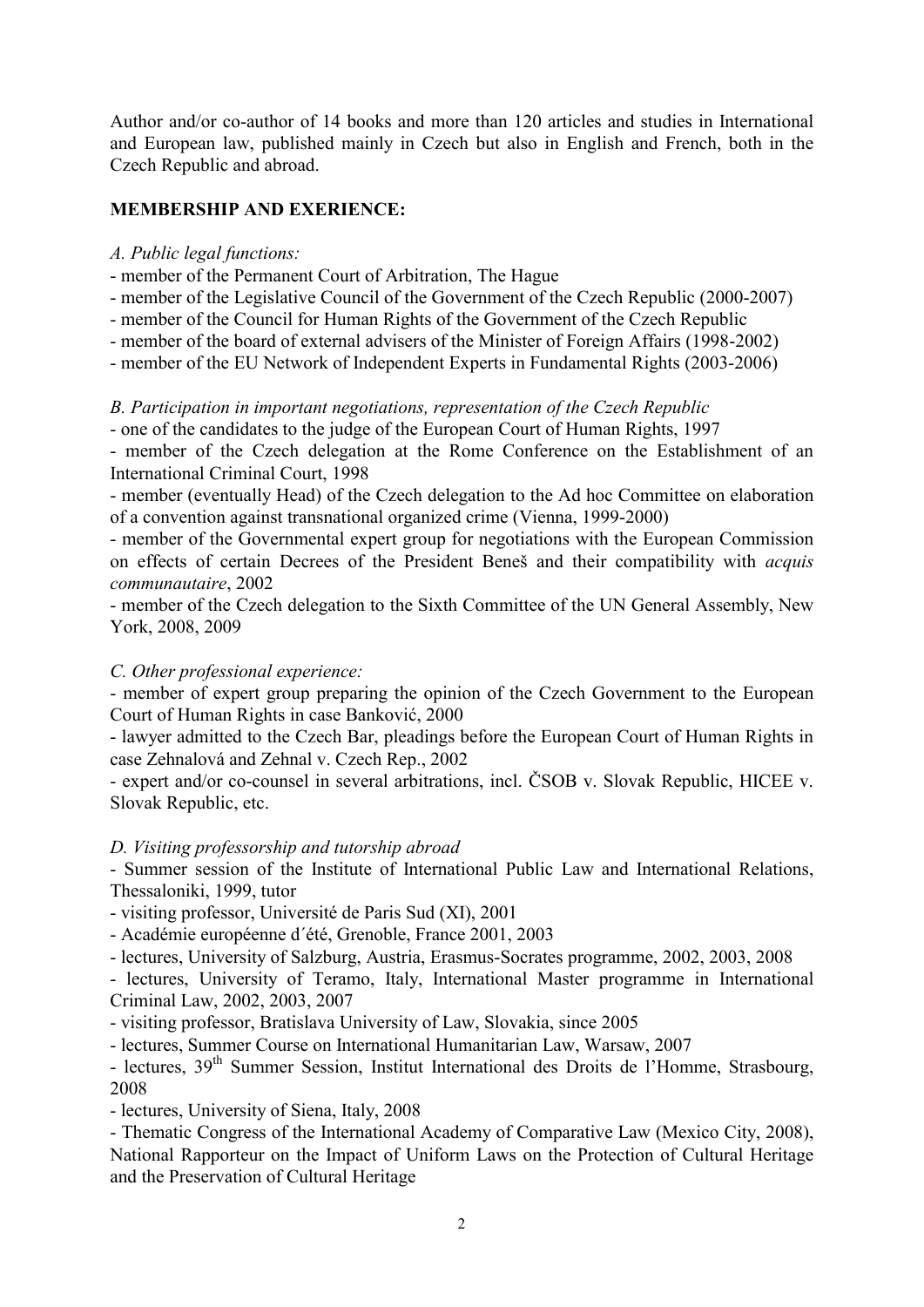- National Rapporteur on the Protection of Foreign Investment at the Congress of the International Academy of Comparative Law, Washington, 2010

- participation in congresses of the International Law Association (2000, 2002, 2004, 2006, 2008, 2010), member of the Committee on the International Criminal Court

*E. Membership in scientific organizations:*

- Czech Society for International Law (President)
- International Law Association (Director of Studies of the Czech Branch)
- Czech National Committee (Secretary), Association Internationale des Sciences Juridiques
- International Academy of Comparative Law
- American Society of International Law
- Société Française pour le Droit International
- European Society of International Law (ESIL SEDI)

*F. Membership in NGOs:*

- Czech Helsinki Committee (member of the board 1998-2000)

*G. Distinctions:*

- Chevalier de l'Ordre National du Mérite (by the President of the French Republic, 2004)

Knowledge of languages: English, French, Russian - actively German, Spanish - partially

#### **LIST OF PUBLICATIONS (SELECTIVE):**

*1) Books:*

- Šturma, P.: Control of Drugs and Suppression of Illicit Trafficking in International Law, Acta Universitatis Carolinae Iuridica 3-4/1994, Praha, 1996, 128 p. (in Czech)

- Šturma, P.: Introduction to European Law of Human Rights, Karolinum, Praha, 1994, 130 p. (in Czech)

- Čepelka, Č., Jílek, D., Šturma, P.: Asylum and Refugeehood in International Law, Acta Universitatis Brunensis No 178, MU, Brno, 1997, 262 p. (in Czech)

- Balaš, V., Šturma, P.: Course of International Economic Law, C.H. Beck, Praha, 1997, 221 p. (in Czech)

- Šturma, P.: International and European Control Mechanisms of Human Rights, C.H. Beck, Praha, 1999, 88 p., 2nd ed. 2003, 144 p., 3rd ed. 2010, 170 p. (in Czech)

- Šturma, P. (ed.): Implementation of Human Rights and International Control Mechanism, Charles University, Faculty of Law Press, Praha, 1999, 216 p.

- Šturma, P.: International Treaties on Investment Protection and Settlement of Disputes, Linde, Praha, 2001, 268 p. (in Czech)

- Šturma, P.: The International Criminal Court and Suppression of Crimes under International Law, Karolinum, Praha, 2002, 311 p. (in Czech)

- Čepelka, Č., Jílek, D., Šturma, P.: International Responsibility, Acta Universitatis Brunensis No 261, MU, Brno, 2003, 339 p. (in Czech)

- Šturma, P., Nováková, J., Bílková, V.: International and European Instruments against Terrorism and Organized Crime, C.H. Beck, Praha, 2003, 362 p. (in Czech)

- Čepelka, Č., Šturma, P.: Public International Law, C.H. Beck, Praha, 2008, 840 p. (in Czech)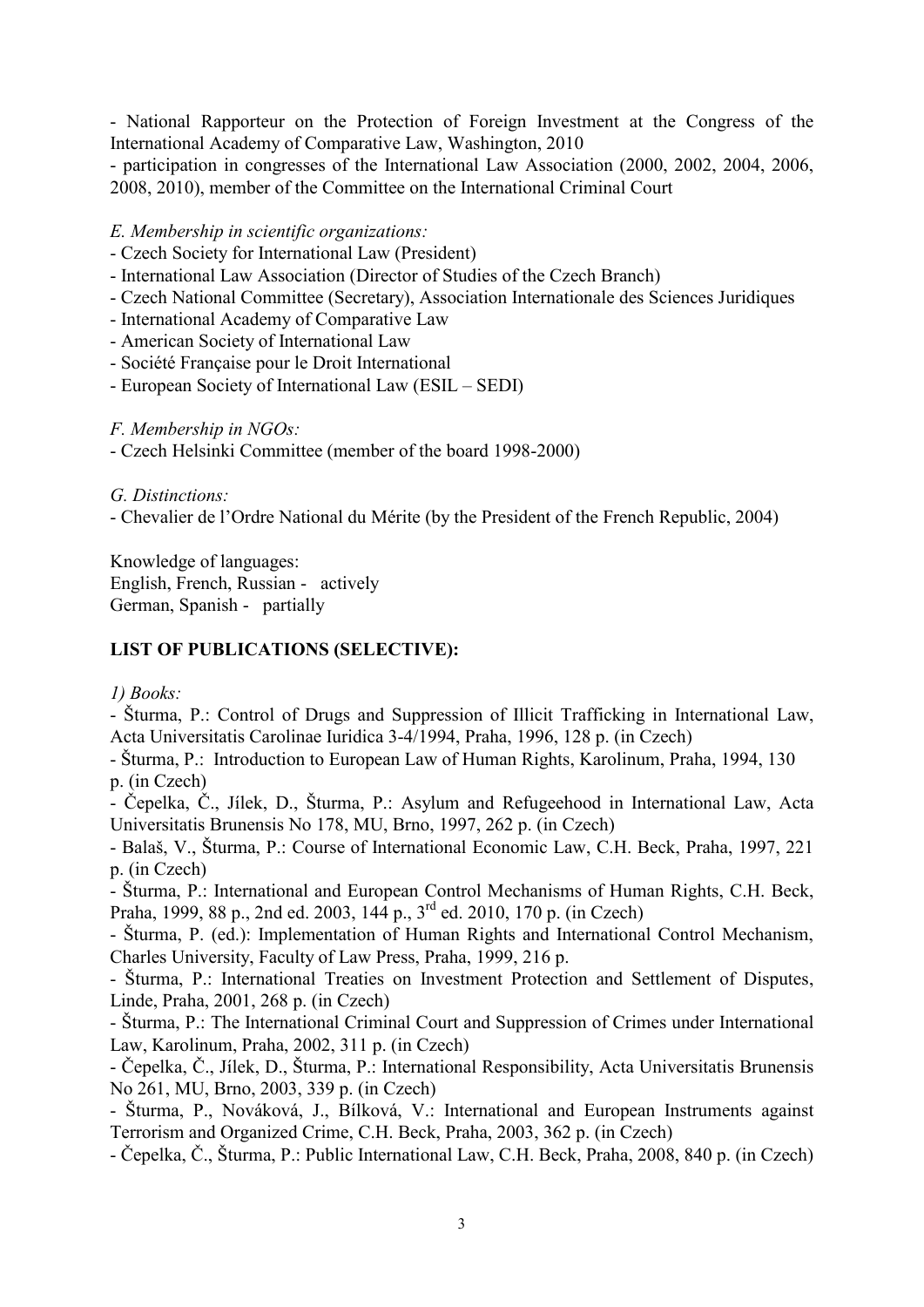- Čepelka, Č., Šturma, P., Bílková, V.: Codification and Progressive Development of International Law, Praha, 2008, 159 p. (in Czech)

- Šturma, P. et al., The Competing Jurisdiction of International Judicial Bodies, Praha, 2009, 117 p. (in Czech)

- Ondřej, J., Šturma, P., Bílková, V., Jílek, D.: International Humanitarian Law, C.H. Beck, Praha, 2010, 536 p. (in Czech)

#### *2) Articles (selection):*

- Šturma, P.: A propos des problèmes théoriques de la responsabilité internationale pour les dommages à l'environnement, SMP (Studies in International Law), vol. 23, Praha, 1990, p. 69-94

- Šturma, P.: The Law of the Treaties Reflected in State Responsibility Rules, in: Thesaurus Acroasium, vol. XIX, Sources of International Law, Thessaloniki, 1992, p. 563-574

- Šturma, P.: Some Problems of Strict Liability in International Law, in: Thesaurus

Acroasium, vol. XX, Responsibility of States, Thessaloniki, 1993, p. 369-381

- Šturma, P.: La participation de la Communauté européenne à des "sanctions" internationales, Revue du Marché Commun et de l'Union Européenne, No. 366, Paris, mars 1993, p. 250-264

- Czapliński, W., Šturma, P.: La responsabilité des Etats pour les flux de réfugiés provoqués par eux, Annuaire Français de Droit International, vol. XL (1994), Paris, 1995, p. 156-169

- Šturma, P.: Aspects récents du contrôle international des drogues et de la lutte contre leur trafic illicite, Annuaire Français de Droit International, vol. XLI (1995), Paris, 1996, p. 633- 650

- Šturma, P.: La responsabilité en dehors de l'illicite en droit international économique, Polish Yearbook of International Law, vol. 20 (1993), Warszawa, 1994, p. 91-112

- Šturma, P.: Poverty and International Instruments on Economic and Social Rights, in: R. Hofmann et al. (Hg.) Armut und Verfassung. Sozialstaatlichkeit im Europäischen Vergleich, Verlag Österreich, Wien, 1998, p. 47-61

- Šturma, P.: Commerce et investissements, Revue Hellénique de Droit International, vol. 52, 1/1999, p. 39-65

- Šturma, P.: Decision on Jurisdiction of the ICSID Tribunal in the Case *Československá obchodní banka v. Slovak Republic*, Heidelberg Journal of International Law, vol. 60, No. 1, 2000, p. 151-162

- Czaplinski, W., Šturma, P.: National studies: Poland and Czech Republic, in: V. Gowlland-Debbas, National Implementation of United Nations Sanctions. A Comparative Study, Martinus Nijhoff Publishers, Leiden/Boston, 2004, p. 381-400

- Šturma, P., International Criminal Court at a Cross-road or in an Impasse? Some Obstacles Related to the Jurisdiction and Cooperation (contribution at the Inaugural conference of the European Society of International Law, ESIL/SEDI, Florence, 2004, published at: [www.esil](http://www.esil-sedi.org/)[sedi.org](http://www.esil-sedi.org/) )

- Šturma, P., The EU Charter of Fundamental Rights and the Governance of Biotechnology in the European Union. In: Francioni, F., Scovazzi, T., Biotechnology and International Law. Hart Publishing: Oxford, 2006, p. 369-385

- Šturma, P., What about "international crime" or a problem of differentiation of the State responsibility for breaches of peremptory norms of general international law. In: P. Šturma (ed.), Legal Consequences of Internationally Wrongful Acts. Liber Amicorum Čestmír Čepelka, Praha, 2007, p. 45-61 (in Czech)

- Šturma, P.: The Czech Tradition of International Legal Scholarship, in Baltic Yearbook of International Law, Vol. 7, 2007, p. 155-170